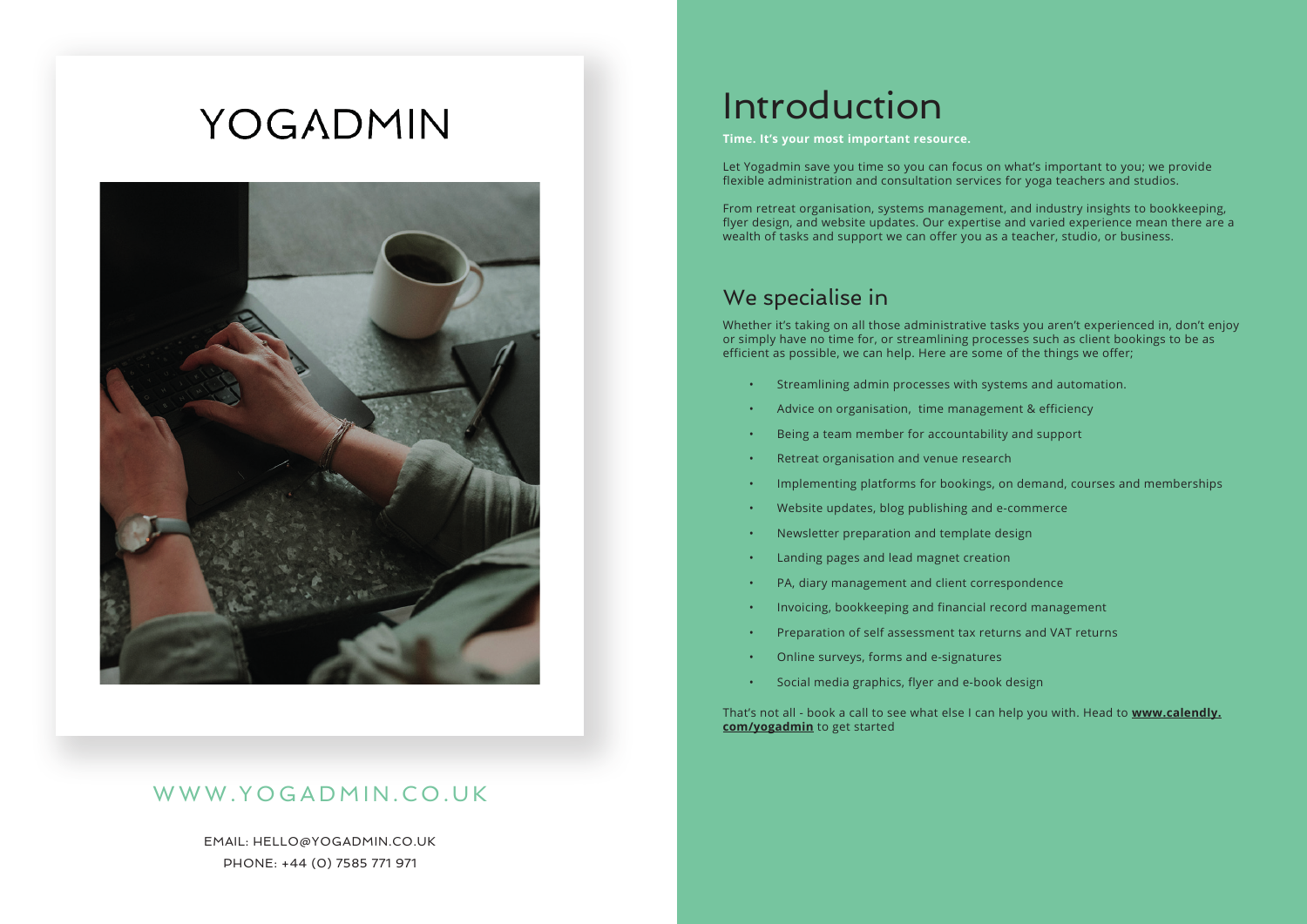



### WWW.YOADMIN.CO.U

MAIL HLLOYOADMIN.CO.U PHON (0) 8 1 91